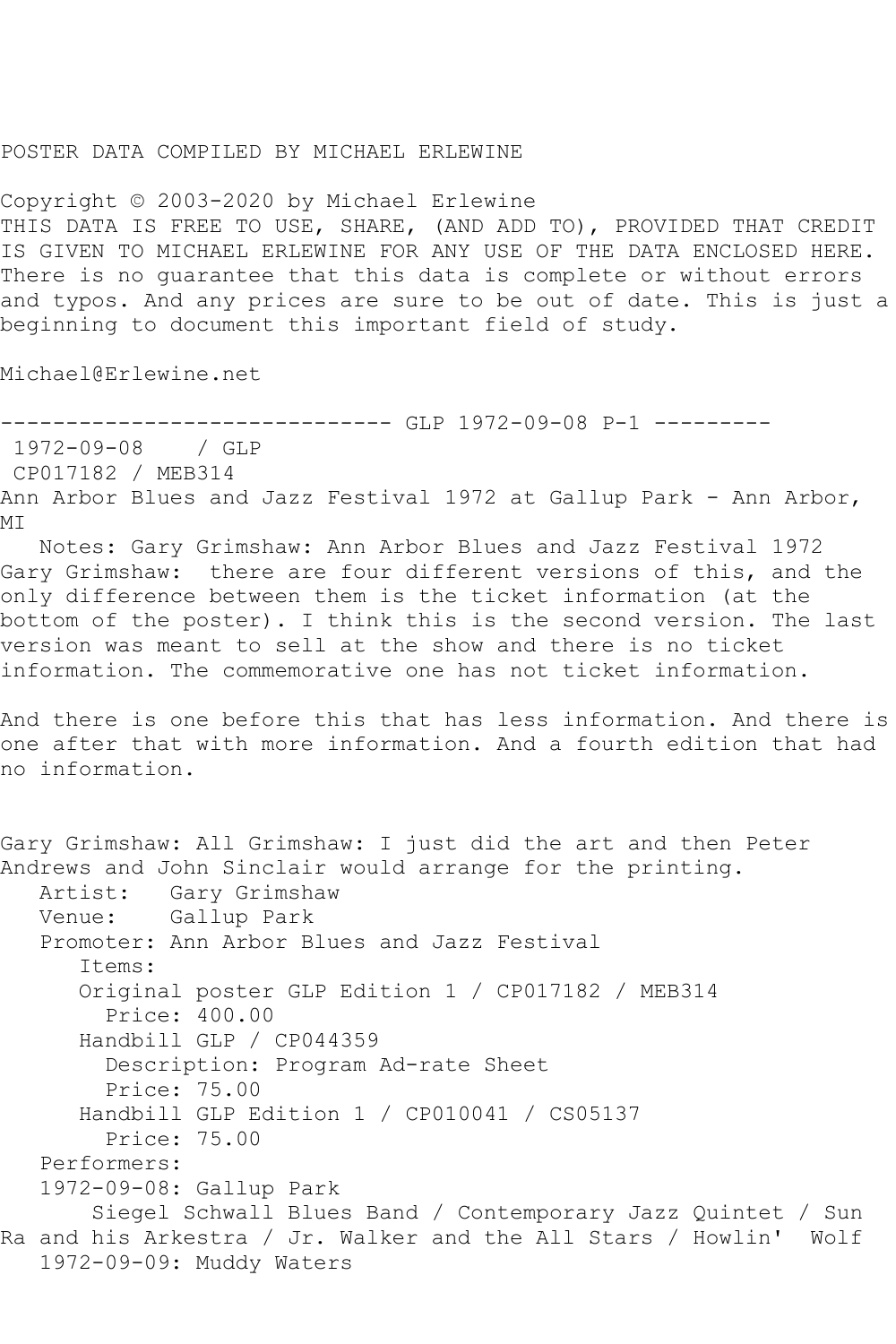Mighty Joe Young / Lucille Spann / Hound Dog Taylor / Art Ensemble of Chicago / Little Sonny / DR. John the Night Tripper / Pharoah Sanders / Bobby Blue Bland 1972-09-10: Mojo Boogie Band / Luther Allison / Sippie Wallace / Bonnie Raitt / Freddie King / Archie Shepp / Boogie Woogie Red / Luther Allison / Lightnin' Slim / Marion Brown / Leo Smith / Otis Rush / Miles Davis ------------------------------ GLP 1972-09-08 H-1 --------- 1972-09-08 / GLP CP016853 / MEB069A Ann Arbor Blues and Jazz Festival Notes: Gary Grimshaw: I was the art director for the Blues and Jazz festival in 1972 and 1973. There were four different versions of the poster and probably dozens of different versions of the flyer. We would just crank them out and Peter Andrews would distribute them all over the Midwest, you know. We did a lot of printing.<br>:Artist Gary Grimshaw Venue: Gallup Park Promoter: Ann Arbor Blues and Jazz Festival Items: Handbill GLP Edition 1 / CP016853 / MEB069A Handbill GLP Edition 1 / CP016854 / MEB069B Performers: 1972-09-08 1972-09-10: Gallup Park ------------------------------ GLP 1973-09-07 H-1 --------- 1973-09-07 / GLP CP010042 / CS05138 Ann Arbor Blues and Jazz Festival Notes: Gary Grimshaw: I was the art director for the Blues and Jazz festival in 1972 and 1973. There were four different versions of the poster and probably dozens of different versions of the flyer. We would just crank them out and Peter Andrews would distribute them all over the Midwest, you know. We did a lot of printing. Artist: Gary Grimshaw Venue: Gallup Park Promoter: Ann Arbor Blues and Jazz Festival Items: Handbill GLP / CP044355 Handbill GLP Edition 1 / CP010042 / CS05138 Performers:

1973-09-07 1973-09-09: Gallup Park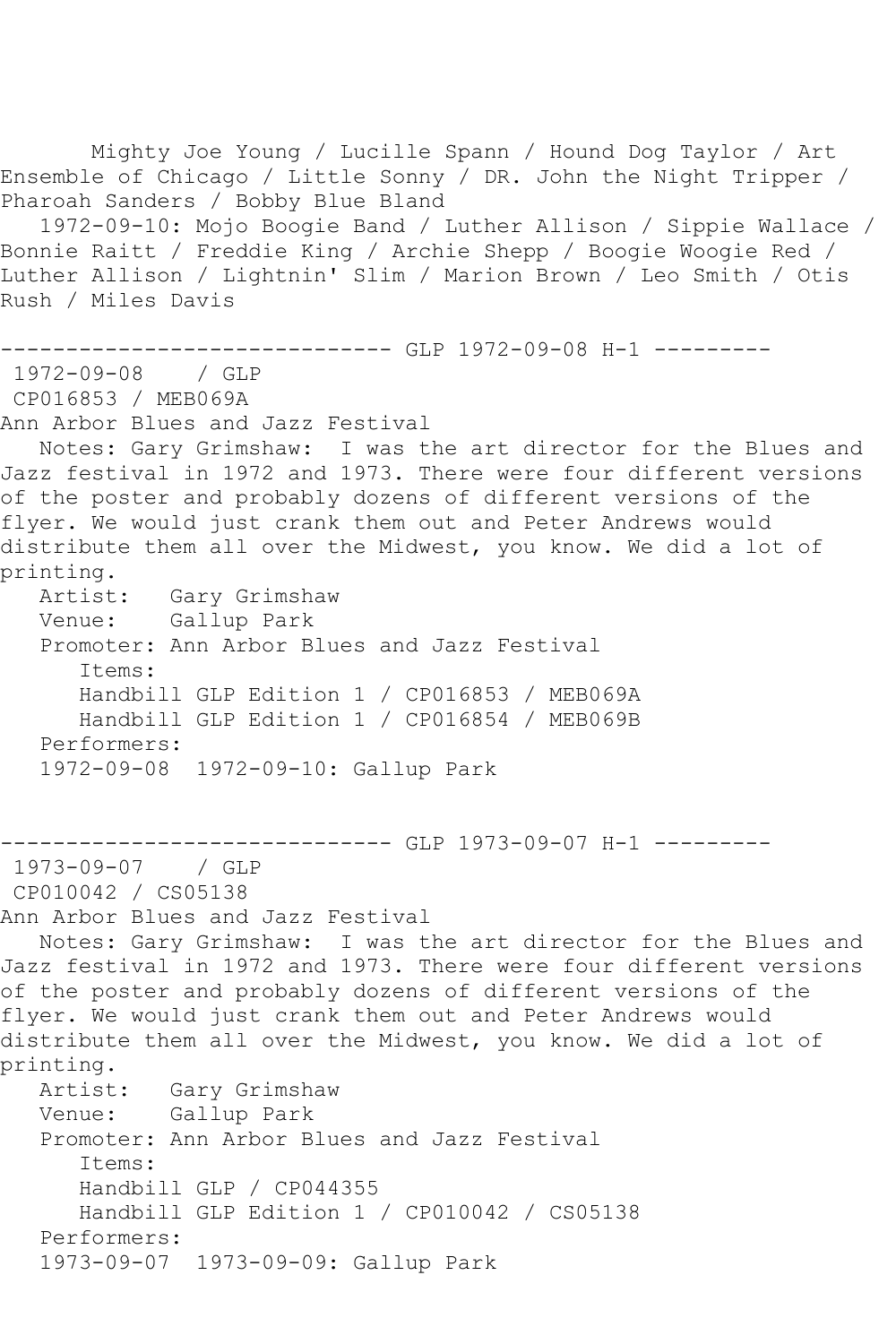------------------------------ GLP 1973-09-07 H-1 --------- 1973-09-07 / GLP CP016856 / MEB070B Ann Arbor Blues and Jazz Festival Notes: Gary Grimshaw: All Grimshaw: I just did the art and then Peter Andrews and John Sinclair would arrange for the printing. Artist: Gary Grimshaw Venue: Gallup Park Promoter: Ann Arbor Blues and Jazz Festival Items: Handbill GLP / CP044356 Handbill GLP / CP044361 Handbill GLP Edition 1 / CP016856 / MEB070B Performers: 1973-09-07 1973-09-09: Gallup Park

------------------------------ GLP 1973-09-07 O-1 ---------

1973-09-07 / GLP

CP017122 / MEB252

Billboard: Ann Arbor Blues and Jazz Festival at Gallup Park

 Notes: Gary Grimshaw: This is a billboard. It was right downtown Ann Arbor in the bar zone. This is the sketch for it. We painted it in the Rainbow Production space and it was huge. And we painted it. The billboard company gave us the panels. And we painted it and they put it up and it was up for two months. It was funny, because we were so thrilled. It went up on a Sunday morning. We had been working on it for weeks. And they are putin' this up. But the guy who showed up to put it up. He was … it was too early for him or something. He almost fell down and broke his neck puttin' the thin up, you know. You can see the grid system on it? That's how we did it. We did the sketch. And then we got the big panels up and drew the grid on there and painted it. That was fun doing that.

It was based on this painting, a festival… I can't remember the artist who did it. Bruegal. And we used that as a model, but instead of native costumes, we put everybody in hippy garb. But that was just a sketch that we worked from, but the original painting was great.

Right after the festival, they pasted something else over it. It's gone.

 Artist: Gary Grimshaw Venue: Gallup Park Promoter: Ann Arbor Blues and Jazz Festival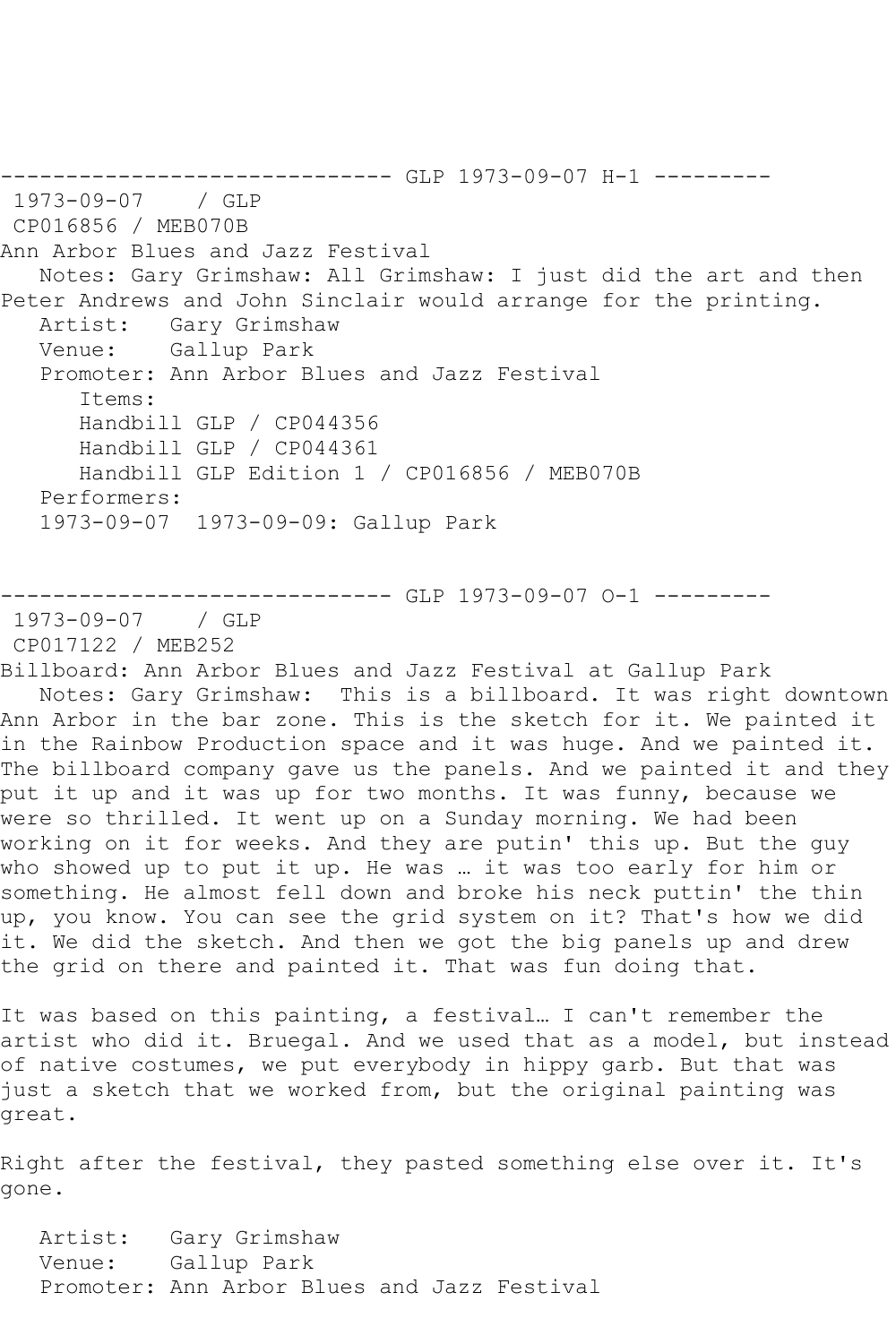Items: GLP Edition 1 / CP017122 / MEB252 GLP / CP004534 / CD05795 Performers: 1973-09-07 1973-09-09: Gallup Park ------------------------------ GLP 1978-09-21 P-1 --------- 1978-09-21 / GLP CP017402 / MEB535 Marylou Williams, Stan Getz at Gallup Park – Ann Arbor, MI<br>Venue: Gallup Park Gallup Park Promoter: Eclipse Items: Original poster GLP Edition 1 / CP017402 / MEB535 Performers: 1978-09-21: Gallup Park Marylou Williams / Stan Getz / Max Roach / Archie Shepp 1978-09-22: Johnny Griffin / Freddie Hubbard / Dexter Gordon 1978-09-23: Larry Coryell / Kenny Burrell / Sun Ra and his Arkestra 1978-09-24: Ii-V-I Orchestra / Davis Swain / Chico Freeman / Hubert Laws 1978-09-24: Art Blakey / Mose Allison / Mercer Ellington / Duke Ellington ------------------------------ GLP 1992-09-11 P-1 --------- 1992-09-11 / GLP CP006195 / CP01444 Ann Arbor Blues and Jazz Festival at Ann Arbor, MI Private Notes: \* A/A- 9 copies CHECK Artist: Gary Grimshaw<br>Venue: Crisler Arena Crisler Arena Items: Original poster GLP Edition 1 / CP006195 / CP01444 (17 x 20.5) Price: 50.00 Performers: 1992-09-11: Crisler Arena Bonnie Raitt / Katie Webster / Chesel Brothers / Thornetta Davis 1992-09-12: Gallup Park George Bedard / Ann Arbor All Stars / Snooky Pryor / John Nicholas / Son Seals / Maria Muldaur / James Cotton Blues Band 1992-09-13: Gallup Park Al Green / Charles Brown / Straight Ahead / Robert Jr. Lockwood / Blues Factory All Stars 1992-09-11: Michigan Theater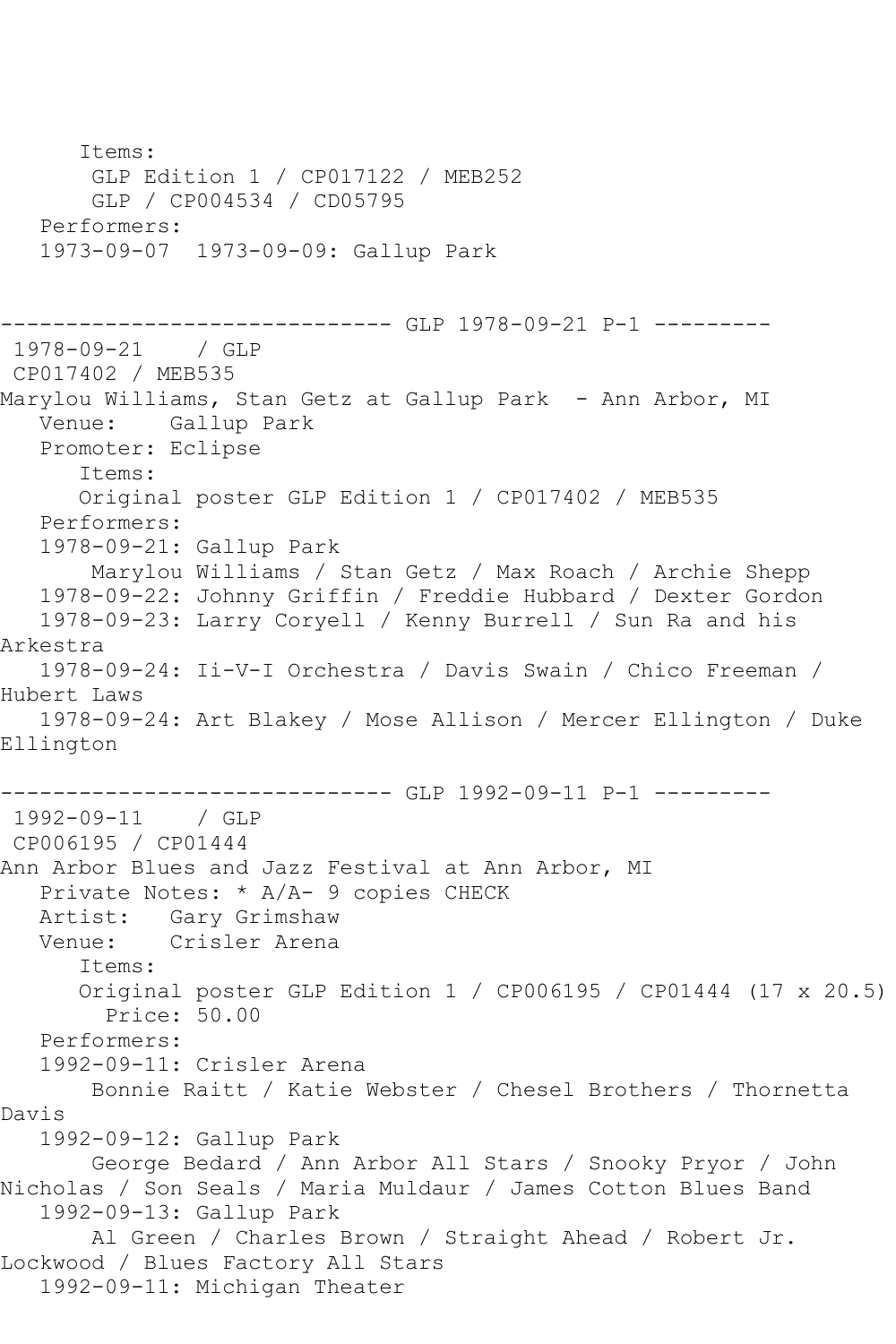David Murray / Don Pullen / Archie Shepp 1992-09-12: Michigan Theater Sonny Rollins ----------------------------- GLP 1993-09-17 P-1 ----------1993-09-17 / GLP CP005759 / CP01008 Ann Arbor Blues and Jazz Festival 1993 at Gallup Park - Ann Arbor, MT Private Notes: \* AABJ<br>Venue: Michigan The Michigan Theater Items: Original poster GLP Edition 1 / CP005759 / CP01008 Performers: 1993-09-17 1993-09-19: Michigan Theater Joe Henderson / Harvey Thompson 1993-09-18: Gallup Park Guru's Jazzmatazz / Donald Byrd / Gumbo / A.J. Croce / Steve Ferguson / Midwest Creole Ensemble / Sonny Sharrock / Madcat and Kane / Big Dave and the Ultrasonics / Etta James / Blues Disciples 1993-09-19: John Mayall / Bluesbreakers / Terrance Simien / Mallet Playboys / Holmes Brothers / Michael Ray / Cosmic Krewe / George Bedard / Kingpins / Ii-V-I Orchestra ---------- GLP 1994-09-16 P-1 ---------1994-09-16 / GLP CP005770 / CP01019 Ann Arbor Blues and Jazz Festival 1994 at Gallup Park - Ann Arbor, MI Private Notes: \* AABJ Event: Ann Arbor Blues and Jazz Festival 1994 at Gallup Park Venue: Gallup Park Promoter: Ann Arbor Blues and Jazz Festival Items: Original poster GLP Edition 1 / CP005770 / CP01019 Original poster GLP Edition 1 / CP020644 / XL1994 GLP / CP014417 / MARM221 Performers: 1994-09-16 1994-09-18: Gallup Park Gil Scott-Heron / Charles Brown / Ben Harper 1994-09-16: Gallup Park War / Winston Walls / Norma Jean Bell / Larry Mccray / Sir Mack Rice / Sun Messengers / Washtenaw Community College Jazz Band 1994-09-17: Michigan Theater Roy Hargrove / Toshiko Akioshi / Lew Tebackin 1994-09-18: Gallup Park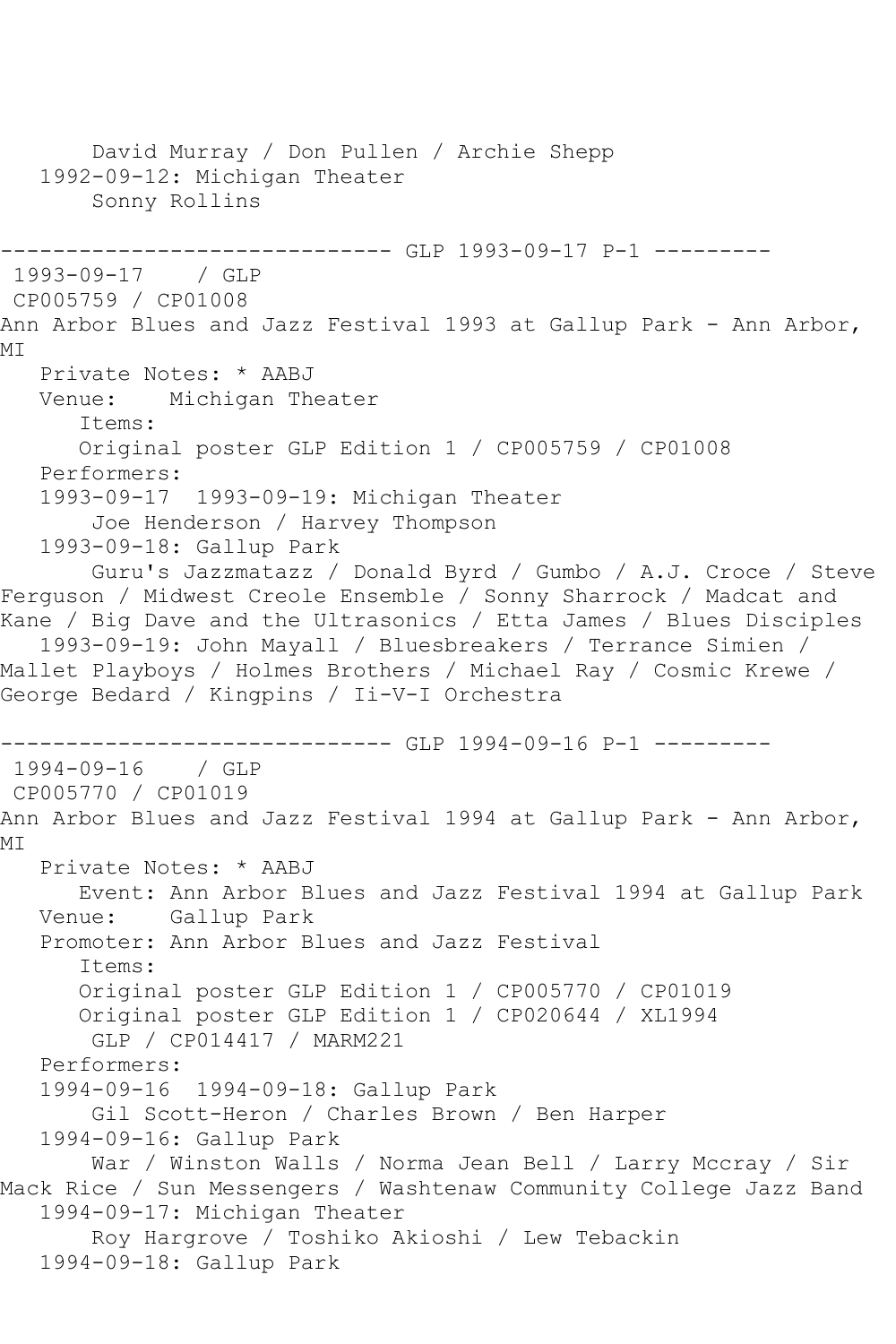Taj Mahal / Beau Jocque / Zydeco Rollers / Gene Harris / Steve Nardella / James Harmon Band / Highest Praise ------------------------------ GLP 1995-09-15 P-1 --------- 1995-09-15 / GLP CP005771 / CP01020 Ann Arbor Blues and Jazz Festival 1995 at Gallup Park - Ann Arbor, MI Private Notes: \* AABJ Venue: Michigan Theater Items: Original poster GLP Edition 1 / CP005771 / CP01020 GLP / CP020645 / XL1995 Performers: 1995-09-15 1995-09-17: Michigan Theater DR. John the Night Tripper / John Mooney 1995-09-16: Gallup Park Booker T and the MG's / Poncho Sanchez / Lonnie Mack / Tinsley Ellis / Little Sonny / Shawn Thunder Wallace / Mimi Harris / Snakes / Cassandra Wilson / Kathy Kosins 1995-09-17: Gallup Park Fontella Bass / Caribbean Jazz Project / Paquito D'rivera / Dave Samuals / Andy Narell / Scott Hamilton / Fat Possom Mississippi Juke Joint / R.L. Burnside / Junior Kimbrough / Dave Thompson / Chisel Brothers / Thornetta Davis / Howard and the White Boys ----------------------------- GLP 1996-09-12 P-1 ----------1996-09-12 / GLP CP005760 / CP01009 Ann Arbor Blues and Jazz Festival 1996 at Gallup Park - Ann Arbor, MI Private Notes: \* AABJ CHECK Venue: Michigan Theater Items: Original poster GLP Edition 1 / CP005760 / CP01009 Performers: 1996-09-12: Michigan Theater 1996-09-13: Michigan Theater Taj Mahal / Alvin Youngblood Hart 1996-09-13: Bird of Paradise Wallace Roney Quintet 1996-09-14: Gallup Park Al Hill and the Love Butlers / John Sinclair / Ed Moss / Marcus Belgrave / Louis Smith / Sue Foley / Terrance Simien / Mallet Playboys / Pharoah Sanders 1996-09-14: Michigan Theater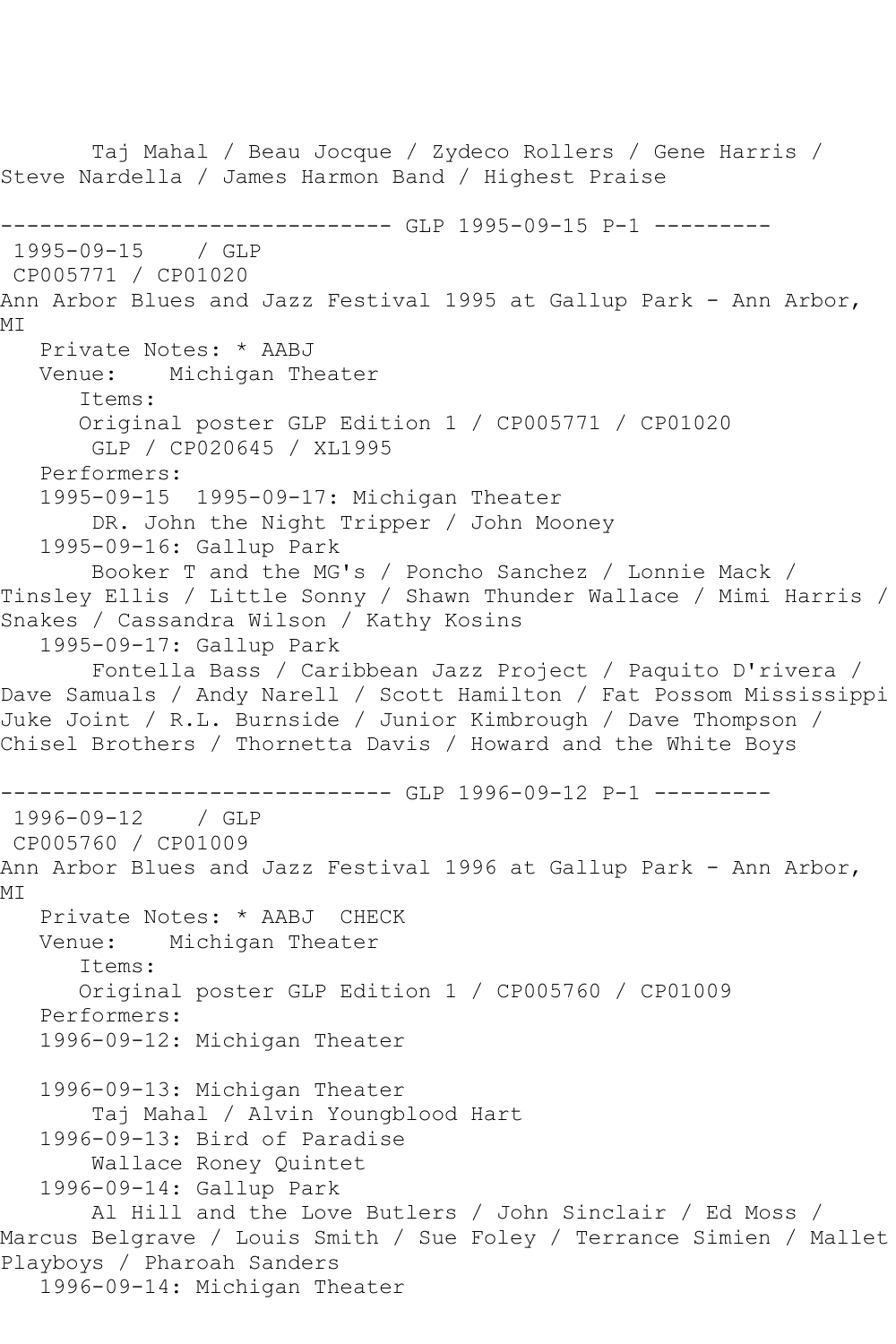Blues Brothers 1996-09-14: Gallup Park Laquint Weaver / Hallelujah Singers / Trumpet Summit / Big Dave and the Ultrasonics / Dave Douglas String Group / Corey Harris / Luther Allison / Maceo Parker ------------------------------ BOP 1997-09-04 P-1 --------- 1997-09-04 / BOP CP020646 / XL1997 Ann Arbor Blues and Jazz Festival 1997 at Gallup Park, Ann Arbor, MI Venue: Bird of Paradise Promoter: Ann Arbor Blues and Jazz Festival Items: Original poster BOP Edition 1 / CP020646 / XL1997 Performers: 1997-09-04: 1997-09-05: Bird of Paradise Kurt Elling / Laurence Hobgood Trio 1997-09-05: Michigan Theater Johnnie Bassett / Blues Insurgents / Buddy Guy 1997-09-06: Gallup Park Lady Sunshine and the X Band / Mudpuppy / Lavelle White / Big Jack Hohnson and the Oilers / Don Byron Quartet / Medeski Martin and Wood 1997-09-06: Bird of Paradise Bird of Paradise Orchestra 1997-09-07: Transmission / Paul Keller / Paul Keller / Honneyboy Edwards / Marcia Ball ------------------------------ BOP 1998-09-11 P-1 --------- 1998-09-11 / BOP CP005897 / CP01146 Ann Arbor Blues and Jazz Festival 1998 at Gallup Park - Ann Arbor, MI Private Notes: \* AABJ CHECK Venue: Bird of Paradise Items: Original poster BOP Edition 1 / CP005897 / CP01146 Performers: 1998-09-11: Bird of Paradise Lou Donaldson 1998-09-11: Michigan Theater Maceo Parker 1998-09-12: Gallup Park Rick Roe Quartet / Poignant Plecostomus / Michael Ray and the Cosmic Krewe / Olu Dara / Atomic Fireballs / Groove Collective / Gallup Park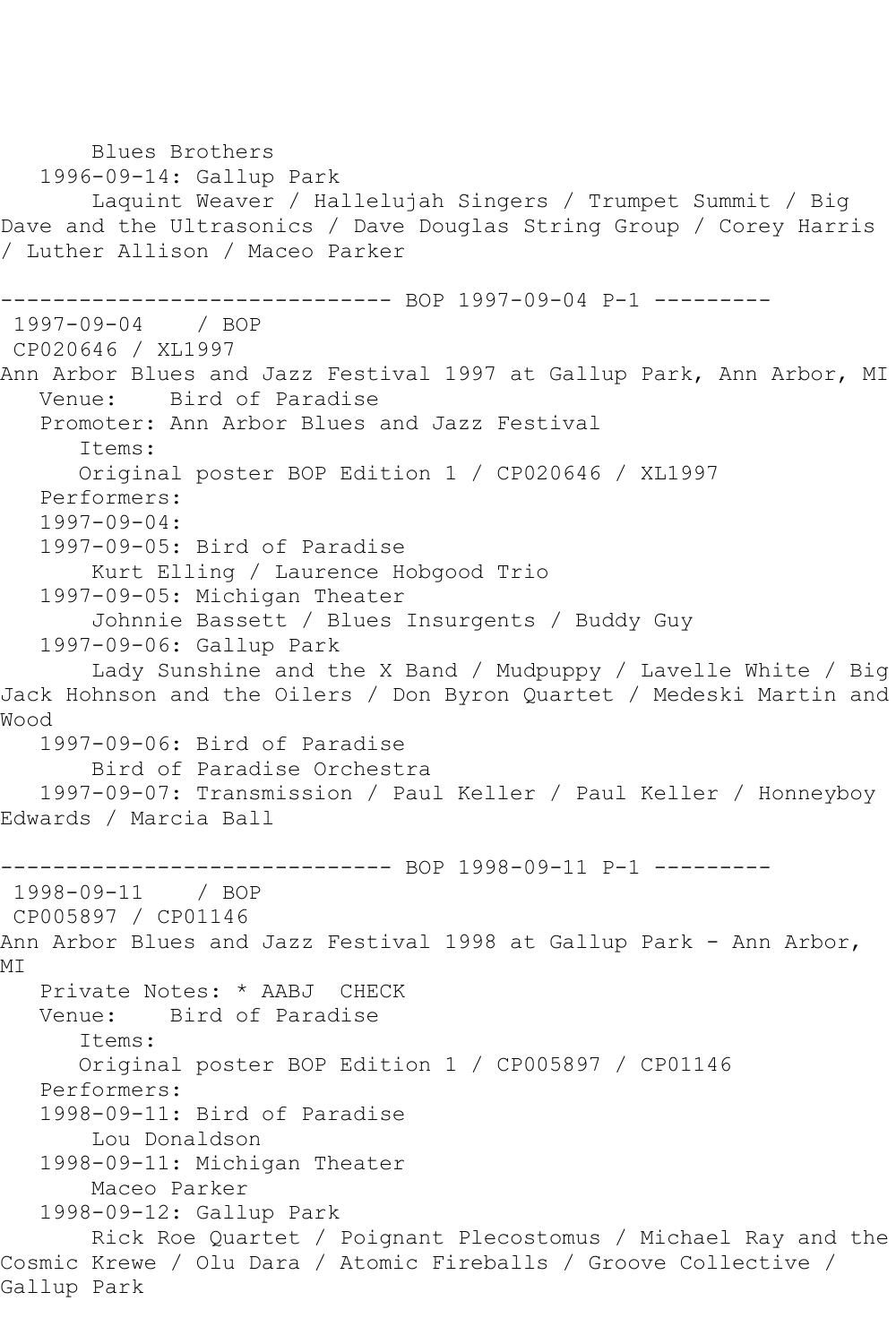Robert Jones / Root Doctors / Rosie Ledet / Paul Delay / New Orleans Klezmer All Stars / Bo Diddley ------------------------------ GLP-AABJ 1999-09-17 P-1 --------- 1999-09-17 / GLP AABJ CP005898 / CP01147 Keb' Mo', Pharoah Sanders at Gallup Park - Ann Arbor, MI Private Notes: AABJ Venue: Gallup Park Items: Original poster GLP-AABJ Edition 1 / CP005898 / CP01147 Performers: 1999-09-17 1999-09-19: Gallup Park Keb' Mo' / Pharoah Sanders / Buddy Guy --------------------- BOP 1999-09-17 P-1 ---------1999-09-17 / BOP CP005754 / CP01003 Ann Arbor Blues and Jazz Festival 1999 at Gallup Park - Ann Arbor, MI Private Notes: \* AABJ CHECK Venue: Bird of Paradise Items: Original poster BOP Edition 1 / CP005754 / CP01003 Original poster BOP Edition 1 / CP020441 / XL022 BOP / CP005769 / CP01018 Performers: 1999-09-17: Bird of Paradise Charles Earland / Etta James 1999-09-17: Michigan Theater Koko Taylor / Buddy Guy 1999-09-18: Gallup Park Uncle Jessie White / Thornetta Davis / Jimmy Dillon / Steve Turre / C.J. Chenier / Red Hot Louisiana Band / Pharoah Sanders 1999-09-19: Madcat and Kane / Amigo Latin All-Stars / Bird of Paradise Orchestra / Steve Lucky / Rhumba Bums / Big Bill Morganfield / Bob Margolin / Roots Band / Keb' Mo' ------------------------------ GLP 1999-09-18 H-1 --------- 1999-09-18 / GLP CP006424 / CP01674 Ann Arbor Blues and Jazz Festival 1999 Private Notes: \* A/A- CHECK Venue: Gallup Park Promoter: Ann Arbor Blues and Jazz Festival Items: Handbill GLP Edition 1 / CP006424 / CP01674